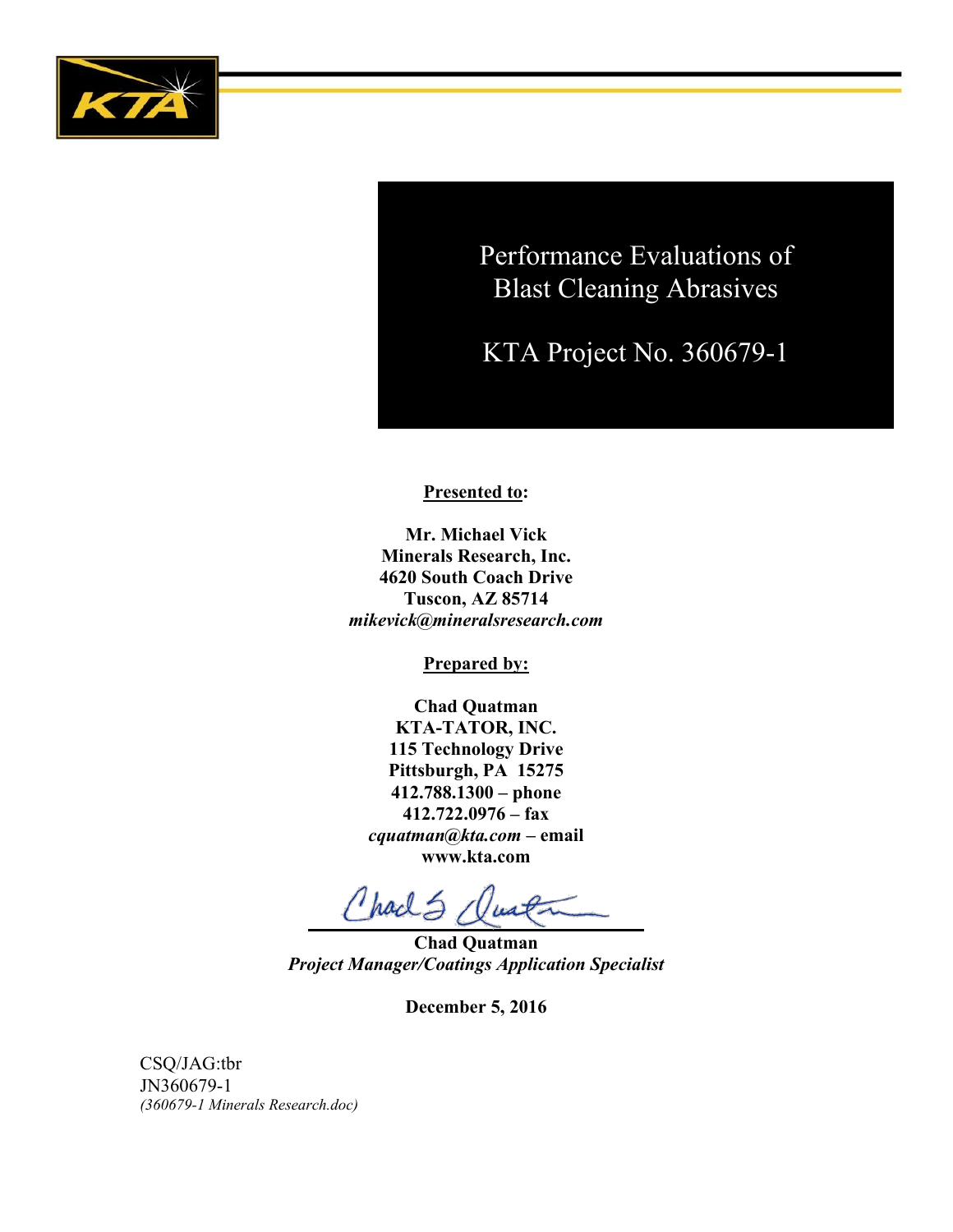# **TABLE OF CONTENTS**

Appendix: CSN SCAT Spreadsheet

**NOTICE:** This report represents the opinion of KTA-TATOR, INC. This report is issued in conformance with generally acceptable industry practices. While customary precautions were taken to insure that the information gathered and presented is accurate, complete and technically correct, it is based on the information, data, time, materials, and/or samples afforded. This report should not be reproduced except in full.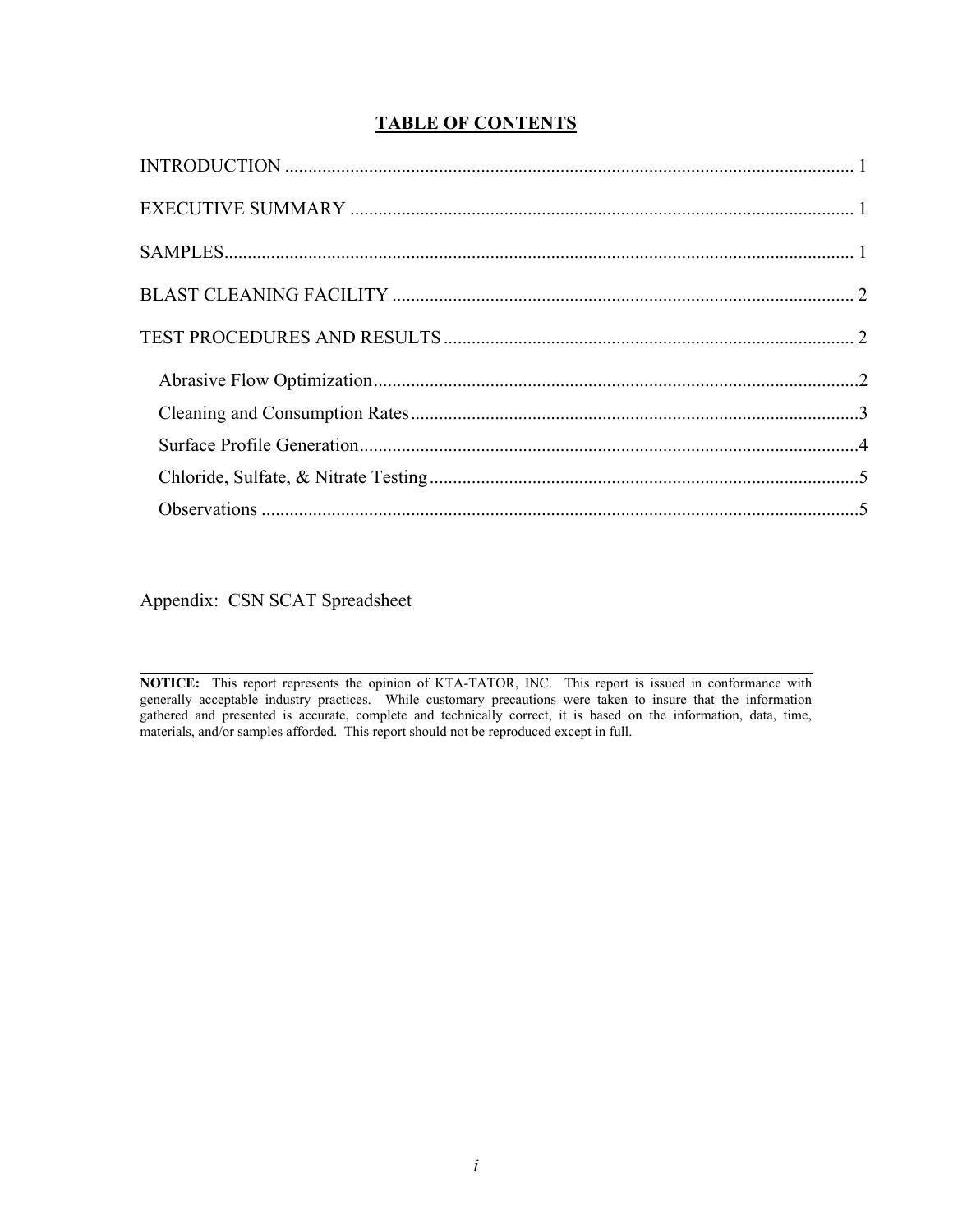### **INTRODUCTION**

In accordance with KTA-Tator, Inc. (KTA) Proposal No. PN167125-R1 and subsequent signed Authorization to Proceed dated September 20, 2016, KTA has completed performance testing of six abrasive blast cleaning materials (copper slag and coal slag). This report describes the testing procedures employed and contains the test results.

### **EXECUTIVE SUMMARY**

The performance characteristics of six abrasives were independently assessed by KTA. These characteristics included cleaning and consumption rates, surface profile generation, and chloride, sulfate, and nitrate testing of the steel surfaces (pre & post blast). The abrasive media was also tested for chlorides, sulfates, and nitrates. The table below contains the average determinations of the performance tests. The chloride, sulfate, and nitrate testing results and averages are appended.

| <b>Abrasive Media</b> | <b>Average Cleaning</b><br>Rate (ft <sup>2</sup> /min.) | <b>Average Consumption</b><br>Rate $(lb./ft^2)$ | <b>Average Surface</b><br><b>Profile Depth (mils)</b> |
|-----------------------|---------------------------------------------------------|-------------------------------------------------|-------------------------------------------------------|
| Coarse $(20x50)$      | 1.11                                                    |                                                 | 4.2                                                   |
| Medium $(30x60)$      | 2.24                                                    | 5.7                                             | 3.5                                                   |
| Fine $(40x80)$        | 1.93                                                    | 2.1                                             | 2.6                                                   |
| Medium $(20x40)$      | 2.57                                                    | 5.5                                             | 3.2                                                   |
| $X$ -Coarse (12x30)   | 1.35                                                    | 6.7                                             | 4.1                                                   |
| Black Beauty (12x40)  | 0.91                                                    | 8.3                                             |                                                       |

**Table 1 – Results Summary**

### **SAMPLES**

The abrasive materials listed in Table 2, "Samples" were received from Minerals Research, Inc. (Minerals Research) on the dates listed below. It should be noted that at no time did KTA personnel witness the manufacturing or packaging of the abrasive media.

|  |  | Table 2 – Samples |  |
|--|--|-------------------|--|
|--|--|-------------------|--|

| <b>KTAID</b> | <b>Sample ID</b> | <b>Description</b>                                                                                                   | <b>Date Received</b> |
|--------------|------------------|----------------------------------------------------------------------------------------------------------------------|----------------------|
| 360679-1     | Coarse $(20x50)$ | $Six - 50$ lb. buckets of Sharpshot $\circledR$ copper slag<br>abrasive from Cottonwood, Arizona (air-cooled)        | September 7, 2016    |
| 360679-2     | Medium $(30x60)$ | $Six - 50$ lb. buckets of Sharpshot ® copper slag<br>abrasive from Cottonwood, Arizona (air-cooled)                  | September 7, 2016    |
| 360679-3     | Fine<br>(40x80)  | $Six - 50$ lb. buckets of Sharpshot ® copper slag<br>abrasive from Cottonwood, Arizona (air-cooled)                  | September 7, 2016    |
| 360679-4     | Medium $(20x40)$ | $Six - 50$ lb. buckets of Sharpshot $\mathcal{R}XL$ copper slag<br>abrasive from Louisville, Kentucky (water-cooled) | September 26, 2016   |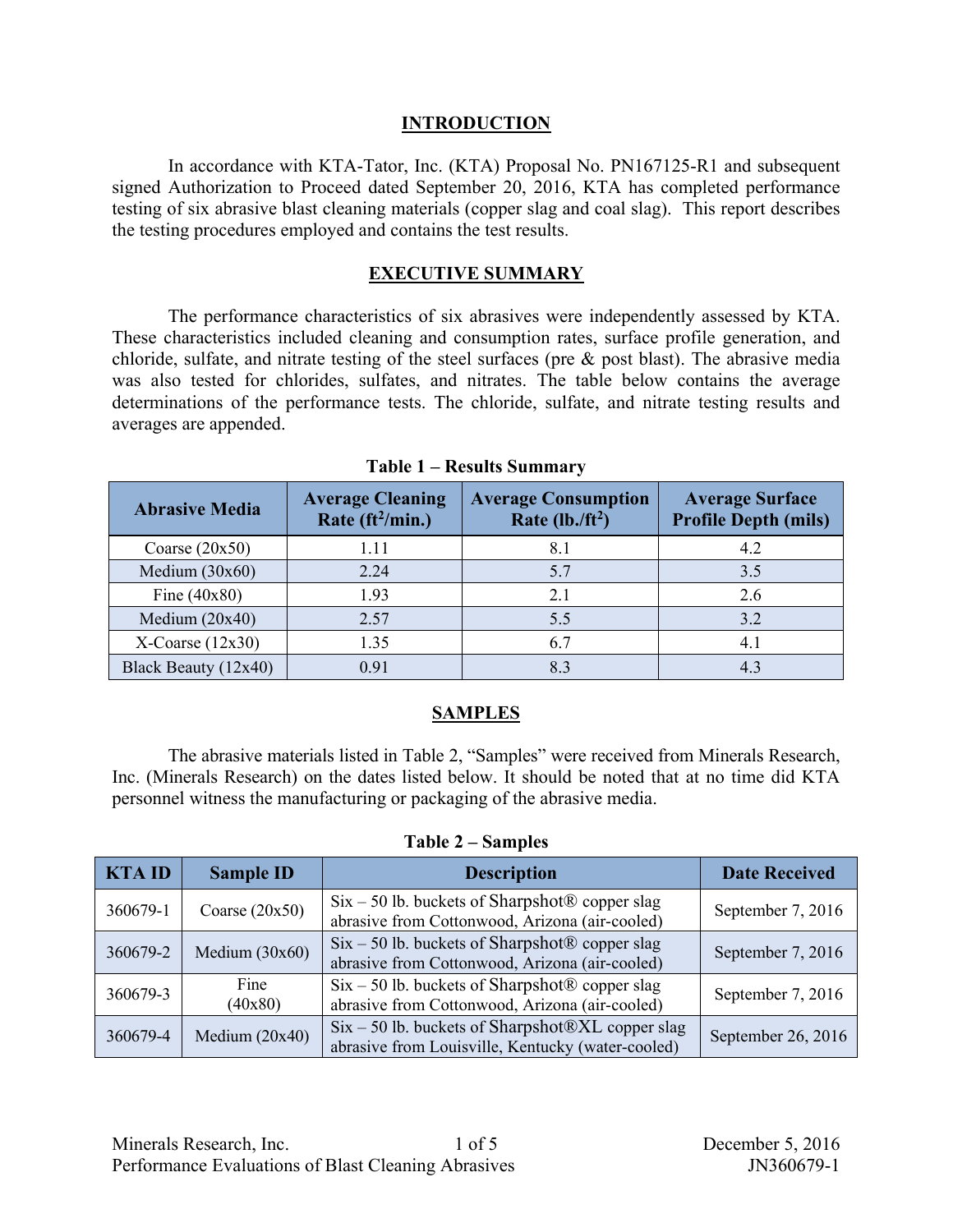| KTA ID   | <b>Sample ID</b>                | <b>Description</b>                                                                                            | <b>Date Received</b> |
|----------|---------------------------------|---------------------------------------------------------------------------------------------------------------|----------------------|
|          | $360679 - 5$   X-Coarse (12x30) | $Six - 50$ lb. buckets of Sharpshot $\circledR$ copper slag<br>abrasive from Cottonwood, Arizona (air-cooled) | September 7, 2016    |
| 360679-6 | <b>Black Beauty</b><br>(12x40)  | $Six - 50$ lb. buckets of coal slag abrasive (Medium)                                                         | September 23, 2016   |

#### **Table 2 – Samples, continued**

### **BLAST CLEANING FACILITY**

KTA used their internal blast cleaning room to conduct the testing described herein. KTA's blast room and the test conditions are described below.

The blast cleaning room at the KTA corporate headquarters in Pittsburgh, Pennsylvania, was used for the testing. The blast facility consists of an enclosed, illuminated 12' x 8' x 8' walkin blast room equipped with a Torit-Donaldson 5800 CFM dust collection system. The blast cleaning equipment includes a production Clemco six-cubic-foot gravity feed abrasive hopper equipped with a specially-designed abrasive metering valve and a fifteen-foot length of reinforced air/abrasive (blast) hose. A Boride No. 4 (¼″ orifice) Venturi nozzle was used for all the evaluations. Nozzle orifice size was measured prior to the testing using a Clemco Pressure Blast Analyzer Gauge (nozzle orifice gauge). The abrasive metering valve opening was adjusted for the abrasive size to attain optimum abrasive flow prior to production abrasive blast cleaning. Blast cleaning air pressure was maintained at 95  $(\pm 5)$  psi at the blast nozzle for all evaluations, as measured using a hypodermic needle pressure gage. The nozzle-to-work piece distance was maintained at a constant distance (18 inches) throughout the testing. A single operator performed all blast cleaning operations and was equipped with a Bullard Series 88 Type CE supplied air respirator (blast helmet). The breathing air is certified Grade D quality.

### **TEST PROCEDURES AND RESULTS**

The following test procedures were used to evaluate the cleaning and consumption rates, surface profile generation, and chloride, sulfate, and nitrate testing of the steel surfaces (pre & post blast). The cleaning and consumption rates, and surface profile generation test results are also included in this section. Chloride, sulfate, and nitrate results are appended.

### **Abrasive Flow Optimization**

In a traditional abrasive blast cleaning operation, abrasive media flows from the hopper into the blast hose through a metering valve. The design of the metering valve on commercially available blast pots uses either a gate valve or a pinch valve to dispense abrasive into the compressed air stream. This metering valve is adjusted by the operator to optimize the flow of the media into the blast hose. However, the actual size of the valve opening that is ultimately selected is unknown. For comparative evaluation of abrasive media, the flow rate of the abrasive must be controlled. To this end, a specially designed metering valve was used containing five known-sized openings ranging from  $\frac{1}{4}$ " to  $\frac{1}{2}$ " diameter  $(\frac{1}{16}$ " diameter incremental orifice size openings). Prior to conducting testing, the flow of the abrasive was optimized (at  $95 \pm 5$  psi blast nozzle air pressure), starting with the smallest metering valve opening (¼″ diameter) and

Minerals Research, Inc. 2 of 5 December 5, 2016 Performance Evaluations of Blast Cleaning Abrasives JN360679-1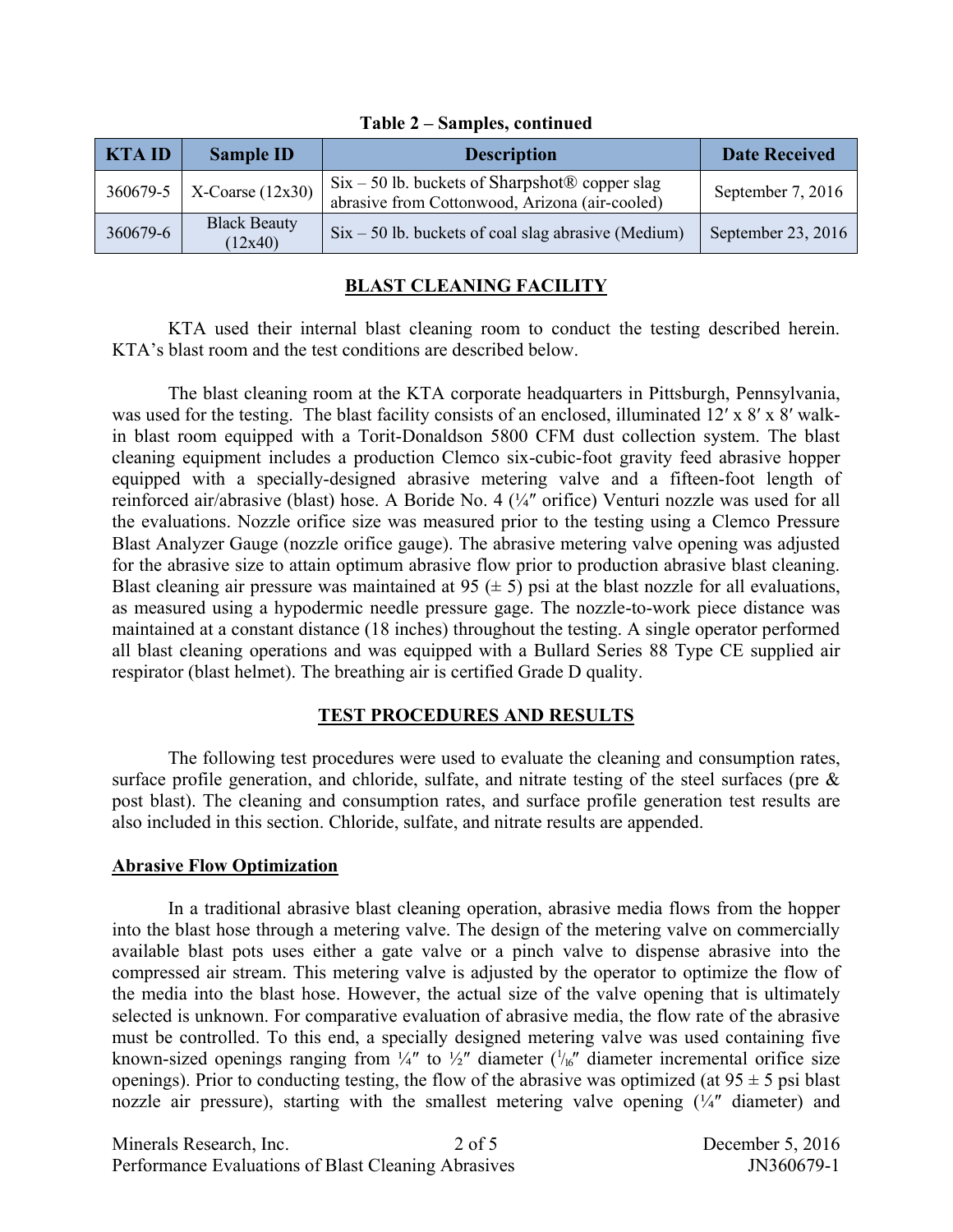increasing the opening size until proper flow was established (as judged by the operator). The metering valve orifice opening #4 and choke valve setting 60º was selected for five of the six abrasives tested. Sample 360679-3 (40 x 80, Fine) employed a metering valve orifice opening #4 and choke valve setting 90º. These settings were employed throughout all testing for that particular abrasive.

# **Cleaning and Consumption Rates**

The cleaning and consumption rates of the abrasives were assessed in triplicate. One surface of two 24" x 24" x 1/<sub>8</sub>" hot-rolled carbon steel panels were blasted for each replicate run. Cleaning rate is an indication of abrasive productivity and is measured in square feet (square meters) of surface area cleaned to a "White Metal" condition (SSPC-SP5/NACE No. 1) per unit of time (square feet [square meters] per minute). A stop watch was used to monitor the total elapsed time of blast cleaning. Subsequently, the amount of surface area cleaned to a "white metal" condition was measured and recorded. The "white metal" condition was assessed by comparing the prepared surfaces to photograph "A SP5" in SSPC VIS 1, "Guide and Reference Photographs for Steel Surfaces Prepared by Abrasive Blast Cleaning." The amount of surface area cleaned (square feet [square meters]) was divided by the total cleaning time (minutes) to yield the cleaning rate. The higher the cleaning rate, the more productive the abrasive is.

Consumption rate is a measure of the amount of abrasive required to prepare a specific surface area (pounds per square foot [kilograms per square meter]). Pre-weighed quantities of abrasive (75 pounds) were loaded into the abrasive hopper. As much surface area as possible was cleaned to "white metal" with the pre-loaded quantity of abrasive. Blast cleaning was stopped either when the entire amount of surface area available was cleaned, or when the abrasive supply was exhausted, whichever occurred first. If the entire supply of pre-loaded abrasive was not used, the residual amount was drained from the base of the abrasive hopper, weighed, and the net weight of abrasive used was calculated. The actual quantity of abrasive used was divided by the area cleaned to "white metal" (in square feet [square meters]) to yield the consumption rate. The lower the consumption rate, the more efficient the abrasive is. The results of the cleaning and consumption rate studies are provided in Table 3, "Cleaning and Consumption Rate Test Data."

| <b>Abrasive</b>   | Run                         |             | <b>Cleaning Rate</b> |                                   |                       | <b>Consumption Rate</b> |                           |
|-------------------|-----------------------------|-------------|----------------------|-----------------------------------|-----------------------|-------------------------|---------------------------|
| <b>Media</b>      | No.                         | $ft^2/min.$ | $m^2/m$ in.          | <b>Average</b>                    | lb. / ft <sup>2</sup> | kg/m <sup>2</sup>       | Average                   |
|                   |                             | 1.09        | 0.102                | $1.11 \text{ ft}^2/\text{min}$ .  | 7.4                   | 36                      | $8.1$ lb./ft <sup>2</sup> |
| Coarse            | $\mathfrak{D}$              | 1.02        | 0.094                | $(0.103 \text{ m}^2/\text{min.})$ | 9.4                   | 46                      | $(40 \text{ kg/m}^2)$     |
| (20x50)           | 3                           | 1.21        | 0.113                |                                   | 7.6                   | 37                      |                           |
|                   |                             | 2.25        | 0.209                | 2.24 $ft^2/min$ .                 | 5.2                   | 25                      | 5.7 lb./ $ft^2$           |
| Medium<br>(30x60) | $\mathcal{D}_{\mathcal{L}}$ | 2.45        | 0.227                | $(0.208 \text{ m}^2/\text{min.})$ | 4.0                   | 20                      | $(28 \text{ kg/m}^2)$     |
|                   | 3                           | 2.01        | 0.187                |                                   | 7.8                   | 38                      |                           |
| Fine              |                             | 2.29        | 0.212                | 1.93 $ft^2/min$ .                 | 1.9                   | 9.5                     | 2.1 lb./ $ft^2$           |
| (40x80)           | 2                           | 1.92        | 0.178                | $(0.179 \text{ m}^2/\text{min.})$ | 2.1                   | 10                      | $(10 \text{ kg/m}^2)$     |
|                   | 3                           | 1.59        | 0.148                |                                   | 2.3                   | 11                      |                           |

**Table 3 – Cleaning and Consumption Rate Test Data**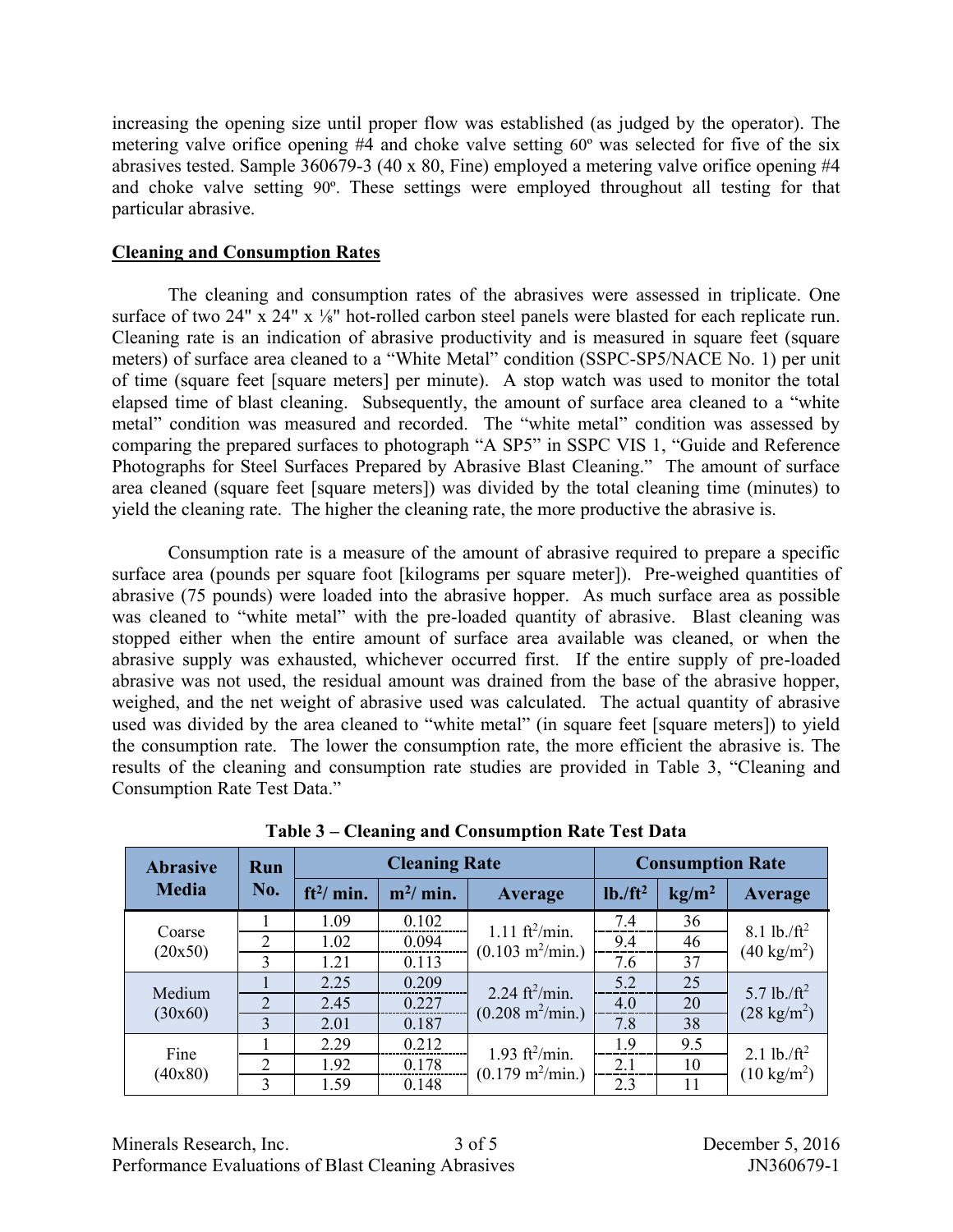| <b>Abrasive</b>                | Run                         |             | <b>Cleaning Rate</b> |                                   |                       | <b>Consumption Rate</b> |                       |
|--------------------------------|-----------------------------|-------------|----------------------|-----------------------------------|-----------------------|-------------------------|-----------------------|
| <b>Media</b>                   | No.                         | $ft^2/min.$ | $m^2/m$ in.          | <b>Average</b>                    | lb. / ft <sup>2</sup> | kg/m <sup>2</sup>       | Average               |
|                                |                             | 2.50        | 0.232                | $2.57$ ft <sup>2</sup> /min.      | 5.6                   | 27                      | 5.5 lb./ $ft^2$       |
| Medium                         | $\overline{2}$              | 2.58        | 0.240                | $(0.239 \text{ m}^2/\text{min.})$ | 5.5                   | 27                      | $(27 \text{ kg/m}^2)$ |
| (20x40)                        | 3                           | 2.62        | 0.244                |                                   | 5.5                   | 27                      |                       |
|                                |                             | 1.49        | 0.138                | 1.35 $ft^2/min$ .                 | 6.5                   | 32                      | 6.7 lb./ $ft^2$       |
| X-Coarse<br>(12x30)            | $\mathcal{D}_{\mathcal{L}}$ | 1.29        | 0.120                | $(0.125 \text{ m}^2/\text{min.})$ | 6.7                   | 33                      | $(33 \text{ kg/m}^2)$ |
|                                | 3                           | 1.26        | 0.117                |                                   | 7.0                   | 34                      |                       |
|                                |                             | 0.49        | 0.045                | $0.91 \text{ ft}^2/\text{min}$ .  | 9.5                   | 46                      | 8.3 lb./ $ft^2$       |
| <b>Black Beauty</b><br>(12x40) | $\mathcal{D}_{\mathcal{L}}$ | 0.87        | 0.081                | $(0.084 \text{ m}^2/\text{min.})$ | 9.0                   | 44                      | $(40 \text{ kg/m}^2)$ |
|                                | 3                           | 1.36        | 0.126                |                                   | 6.4                   | 31                      |                       |

**Table 3 – Cleaning and Consumption Rate Test Data, continued**

### **Surface Profile Generation**

Surface profile or anchor pattern is generally considered a measurement of the maximum peak to valley depth of the roughness resulting from high velocity abrasive impingement to a surface. A profile effectively increases the surface area of the substrate, providing "tooth" which promotes coating system adhesion to the substrate. The anchor pattern is typically dictated by the size of the abrasive employed. In general, larger sized abrasives generate a deeper surface profile than comparatively smaller size abrasives. Profile depth is critical and has a direct relationship to the thickness of the coating system being applied. Too shallow a surface profile may result in poor adhesion of the coating system. Conversely, too deep of a surface profile may result in pinpoint rusting due to rogue peaks of the profile protruding above the coating film.

Surface profile was measured on the hot-rolled carbon steel panels cleaned during the "cleaning and consumption rate" trials in accordance with ASTM D 4417-14, "Standard Test Methods for Field Measurement of Surface Profile of Blast Cleaned Steel," Method C (Replica Tape). X-Coarse (1.5 – 4.5 mils) Testex  $\circledR$  replica tape was used. Three spot measurements (two individual measurements per spot) were obtained for each blasting trial. The results of the surface profile measurements are contained in Table 4, "Surface Profile Generation Data."

| <b>Abrasive</b><br><b>Media</b> | Run No.       |     | <b>Individual Determinations</b><br>(mils) |                | <b>Run Average</b><br>(mils) | <b>Overall</b><br>Average |
|---------------------------------|---------------|-----|--------------------------------------------|----------------|------------------------------|---------------------------|
|                                 |               | 41  | 3.8                                        | 4 <sup>1</sup> | 4.0                          |                           |
| Coarse<br>(20x50)               |               | 4.2 | 4.1                                        | 4.4            | 4.2                          | 4.2 mils                  |
|                                 |               | 4.2 | 4.4                                        | 4.2            | 4.3                          |                           |
|                                 |               | 3.3 | 3.6                                        | 3.3            | 3.4                          |                           |
| Medium                          |               | 3.4 | 3.4                                        | 3.6            | 3.5                          | $3.5$ mils                |
| (30x60)                         | 3             | 3.5 | 3.4                                        | 3.5            | 3.5                          |                           |
|                                 |               | 2.6 | 2.7                                        | 2.6            | 2.6                          |                           |
| Fine                            | ◠             | 26  | 2.6                                        | 27             | 26                           | $2.6$ mils                |
| (40x80)                         | $\mathcal{L}$ | 2.7 | 2.7                                        | 2.7            | 27                           |                           |

**Table 4 – Surface Profile Generation Data**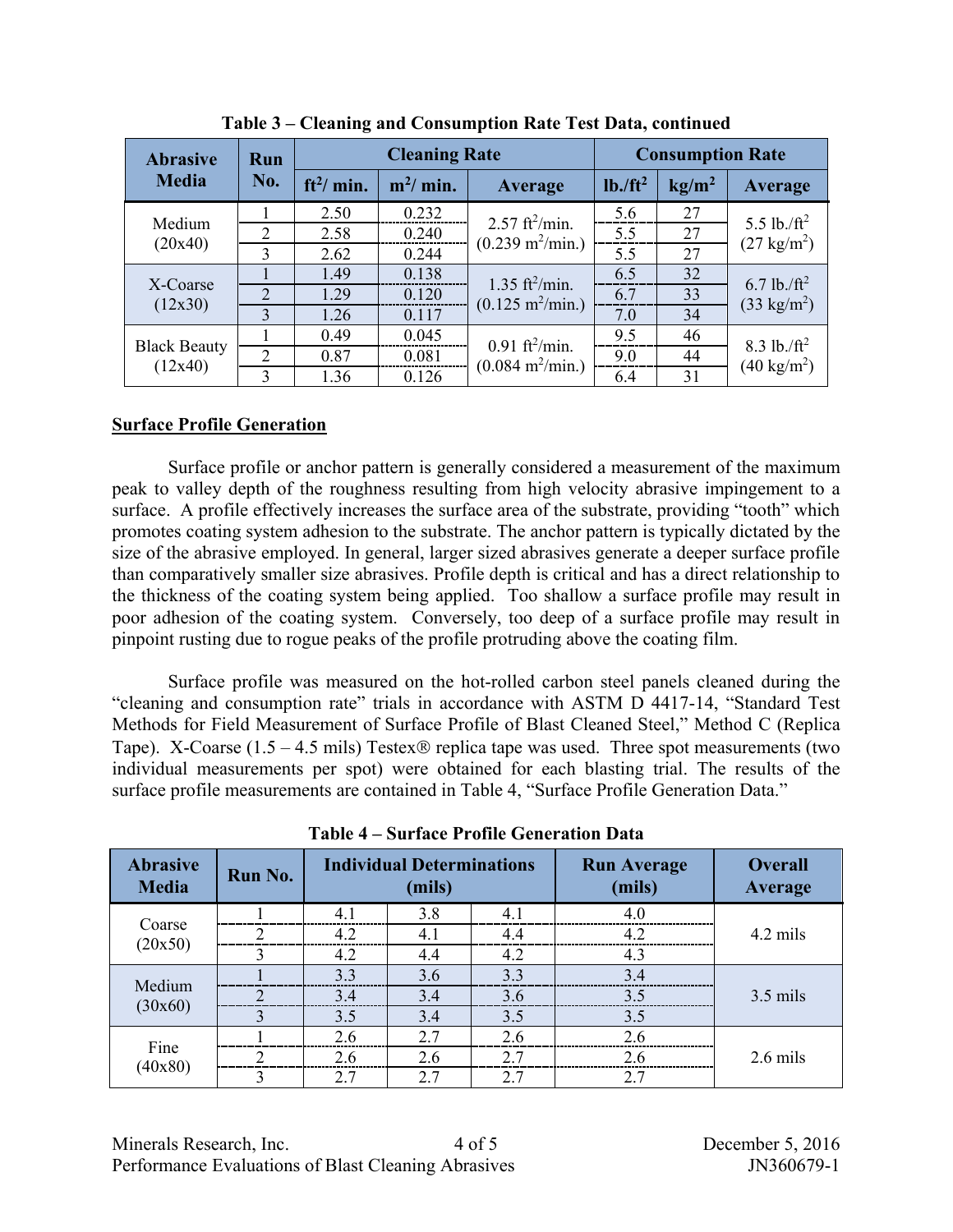| <b>Abrasive</b><br><b>Media</b> | Run No. |                | <b>Individual Determinations</b><br>(mils) |     | <b>Run Average</b><br>(mils) | <b>Overall</b><br>Average |
|---------------------------------|---------|----------------|--------------------------------------------|-----|------------------------------|---------------------------|
|                                 |         | 3 <sub>1</sub> | 3.3                                        | 32  | 32                           |                           |
| Medium                          |         | 32             | 3.2                                        | 3.1 | 3.2                          | $3.2$ mils                |
| (20x40)                         |         | 3.1            | 3.2                                        | 3.2 | 3.2                          |                           |
|                                 |         | 37             | 3.9                                        | 4.0 | 39                           |                           |
| X-Coarse                        |         | 4.3            | 4.2                                        | 4.2 | 42                           | 4.1 mils                  |
| (12x30)                         |         | 4.2            | 4.1                                        | 4.4 | 4.2                          |                           |
| <b>Black</b>                    |         | 43             | 4.3                                        | 42  |                              |                           |
| Beauty                          |         | 44             | 4.5                                        | 44  | $\Lambda$ $\Lambda$          | 4.3 mils                  |
| (12x40)                         |         | 4.2            | 4.2                                        | 4.3 | 4.2                          |                           |

**Table 4 – Surface Profile Generation Data, continued**

# **Chloride, Sulfate, & Nitrate Testing**

The hot-rolled carbon steel panels, were tested for chloride, sulfates, and nitrates on the steel surfaces in accordance with ISO 8502:1998, "Preparation of Steel Substrates before Application of Paints and Related Products-Tests for the Assessment of Surface Cleanliness," Part 5, "Measurement of Chloride on Steel Surfaces Prepared for Painting (Ion Detection Tube Method)" and Part 11, "Field Method for the Turbidimetric Determination of Water-Soluble Sulfate" using a Chlor\*Test CSN SCAT Kit prior to and following abrasive blast cleaning. The sulfate transfer for all abrasives tested was less than 1 µg/cm². Testing of each abrasive for chlorides, sulfates, and nitrates was also performed using the Chlor\*Test CSN SCAT Kit. A spreadsheet listing all results is appended.

# **Observations**

General observations were recorded by the blast-cleaning technician over the course of the testing at optimized flow. The observations document the operator's assessment of the materials with regard to dust generation and cutting speed. The observations are provided in Table 5, "Observations."

| $Lab$ ID | <b>Abrasive Media</b>  | <b>Technician's Observations</b>            |
|----------|------------------------|---------------------------------------------|
| 360679-1 | Coarse $(20x50)$       | Light dust, heavy rebound, good cut         |
| 360679-2 | Medium $(30x60)$       | Light/medium dust, medium rebound, good cut |
| 360679-3 | Fine $(40x80)$         | Medium dust, light rebound, good cut        |
| 360679-4 | Medium $(20x40)$       | Light dust, medium/heavy rebound, good cut  |
| 360679-5 | $X$ -Coarse (12x30)    | Light/medium dust, heavy rebound, good cut  |
| 360679-6 | Black Beauty $(12x40)$ | Light dust, medium rebound, good cut        |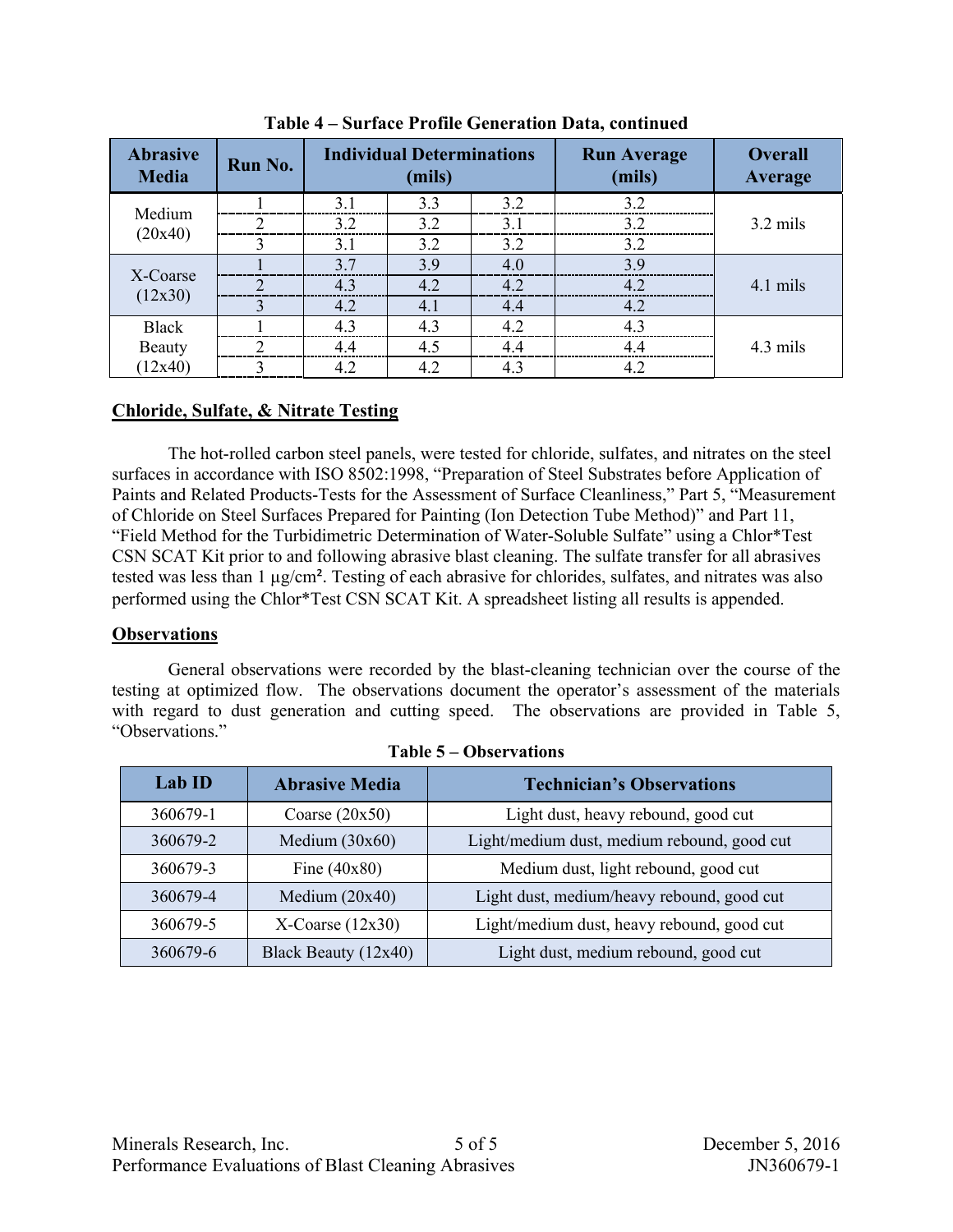December 5, 2016<br>JN360679 December 5, 2016 JN360679

Appendix<br> $1$  of 2

Testing was performed using a Chlor\*Test<sup>TM</sup> CSN SCAT Kit with a LaMotte 1200 Chlor-Rid Colorimeter *Testing was performed using a Chlor\*Test TM CSN SCAT Kit with a LaMotte 1200 Chlor-Rid Colorimeter* 

|                   |                |                          | Minerals Research |                                                      |                           | 360679         |                |
|-------------------|----------------|--------------------------|-------------------|------------------------------------------------------|---------------------------|----------------|----------------|
|                   |                |                          |                   |                                                      |                           |                |                |
|                   |                |                          | Chlorides         |                                                      | Sulfates                  | Nitrates       |                |
| Abrasive          | Panel #        | Pre-blast                | Post-blast        | Pre-blast                                            | Post-blast                | Pre-blast      | Post-blast     |
|                   |                | None Detected            | None Detected     | $2~\mu{\rm g/cm^2}$                                  | 12/310<br>Ę               |                |                |
| Coarse (20x50)    |                | None Detected            | None Detected     | $0 \mu g/cm^2$                                       | $0 \mu$ g/cm <sup>2</sup> | $\mathbb{Q}^*$ |                |
| <b>Sharpshot®</b> |                | None Detected            | None Detected     | $2 \mu g/cm^2$                                       | 12/310<br>Ę,              |                | $\mathbb{Q}^*$ |
|                   |                | $1 \mu g/cm^2$           | None Detected     | $\log \text{cm}^2$                                   | 1.18<br>ಸ್ಗ               | ⊋              | ្ទ្            |
| Medium (30x60)    | ∽              | None Detected            | None Detected     | $\mu$ $\mu$ g/cm <sup>2</sup>                        | $\log$ cm <sup>2</sup>    | $\mathbb{Q}^*$ | $\circ$        |
| <b>Sharpshot®</b> |                | None Detected            | $1 \mu g/cm^2$    | $\mu g/cm^2$                                         | $0 \mu\text{g/cm}^2$      | ្              | $\mathbb{Q}^*$ |
|                   |                | None Detected            | None Detected     | $1 \mu g/cm^2$                                       | 12/210<br>¤z              | $\mathbb{Q}^*$ |                |
| Fine (40x80)      | ما             | None Detected            | None Detected     | $2 \mu g/cm^2$                                       | $\log$ cm <sup>2</sup>    | $\mathbb{Q}^*$ | ្              |
| <b>Sharpshot®</b> |                | None Detected            | None Detected     | $1 \mu g/cm^2$                                       | $2 \mu$ g/cr<br>¤ž        | $\mathbb{Q}^*$ |                |
|                   | <u>ভ</u>       | $\frac{1}{2} \mu g/cm^2$ | $1 \mu g/cm^2$    | $\frac{1}{2} \mu g / cm^2$                           | $1 \mu g/cm^2$            |                | $\mathbb{Q}^*$ |
| Medium (20x40)    | $\overline{C}$ | None Detected            | None Detected     | $1 \mu g/cm^2$                                       | 12/810<br>Ę,              |                |                |
| Sharpshot®XL      | 23             | None Detected            | None Detected     | $\mu g/cm^2$                                         | $1 \mu g/cm^2$            |                |                |
| X-Coarse (12x30)  | 25             | None Detected            | None Detected     | $1 \mu g/cm^2$                                       | l µg/cn<br>¤ž             |                | ్ఞ             |
|                   | 27             | None Detected            | None Detected     | $1 \mu\text{g/cm}^2$                                 | $0 \mu$ g/cm <sup>2</sup> |                |                |
| <b>Sharpshot®</b> | 29             | $\mu g/cm^2$             | None Detected     | $\mu g/cm^2$                                         | $0 \mu$ g/cn              | $\mathbb{Q}^*$ | $\mathbb{Q}^*$ |
|                   |                |                          |                   | *sample pink but not readable (< $5 \mu$ g/cm $^2$ ) |                           |                |                |